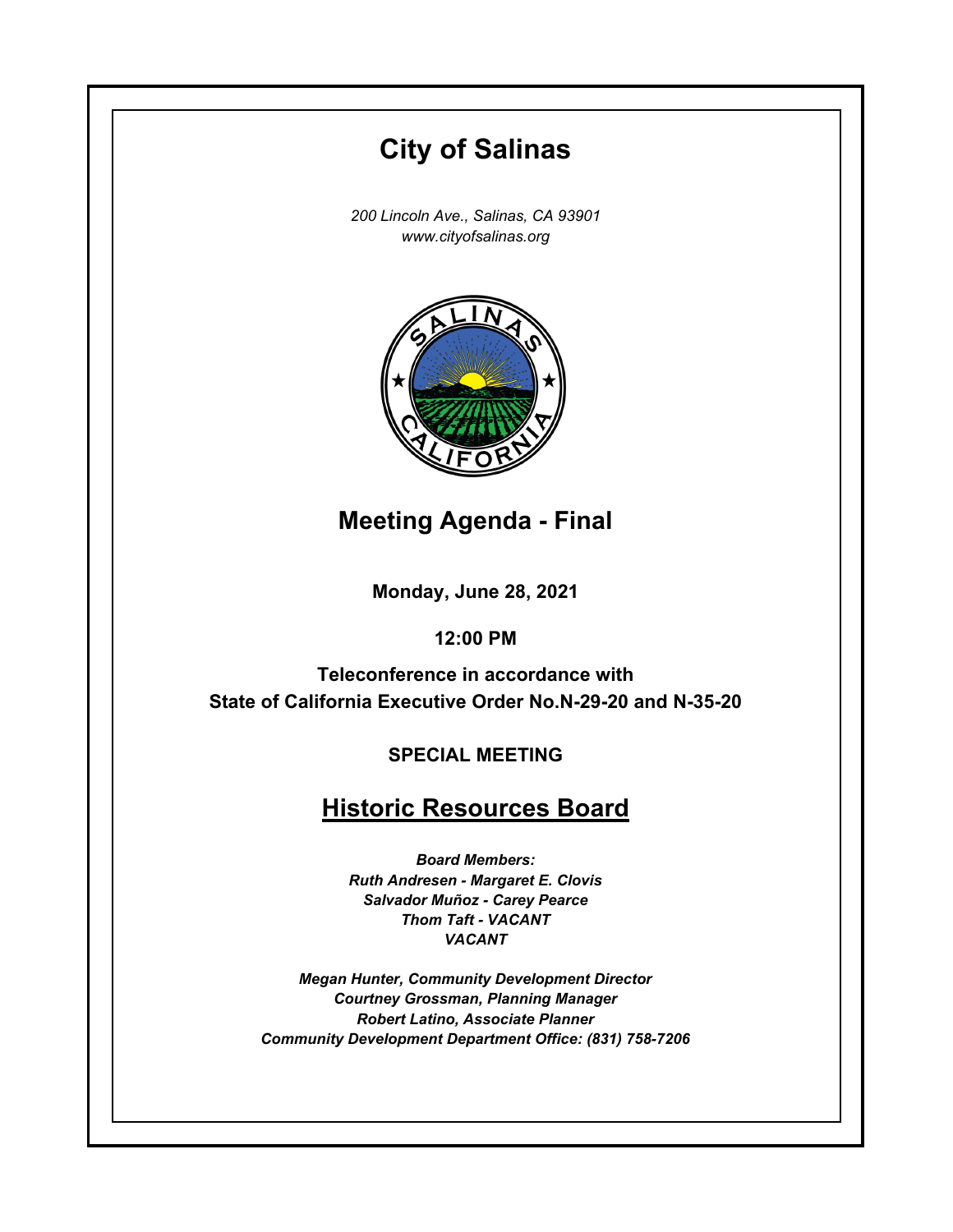#### **PUBLIC NOTICE**

*This meeting is being conducted utilizing teleconferencing and electronic means consistent with State of California Executive Order N-29-20 dated March 17, 2020, regarding the COVID-19 pandemic. In accordance with Executive Order N-29-20, the public may only view the meeting on television and/or online and not in the Council Chamber. City meetings may be observed live at https://salinas.legistar.com/Calendar.aspx, on The Salinas Channel on YouTube at https://www.youtube.com/user/thesalinaschannel or on Comcast Channel 25.*

#### **ZOOM WEBINAR PARTICIPATION**

# **JOIN THE ZOOM WEBINAR TO PARTICIPATE LIVE AT: https://zoom.us/j/95056137465**

# **To participate telephonically, call any number below: US: +1 669 900 6833 or +1 346 248 7799 or +1 253 215 8782 or +1 301 715 8592 or +1 312 626 6799 or +1 929 205 6099**

#### **Webinar ID: 950 5613 7465**

#### **If prompted to enter a participant ID, press #.**

#### **SUBMISSION OF PUBLIC COMMENT PROCEDURES**

*If you wish to make a comment on a specific agenda item, please join the Zoom Webinar or submit your written comment, limited to 250 words or less via email to the Historic Resources Board Secretary at robertl@ci.salinas.ca.us by 5:00 p.m. on Friday, June 25, 2021.* 

*Reading of Public Comments: The secretary shall read all email comments, provided that the reading shall not exceed two (2) minutes and shall become part of the record. Every effort will be made to read your comment into the record, but some comments may not be read due to time limitations.*

## **ROLL CALL**

#### **PUBLIC COMMENT TIME RESTRICTIONS**

*Public comments generally are limited to two minutes per speaker; the Chair may further limit the time for public comments depending on the agenda schedule.*

#### **PUBLIC HEARINGS**